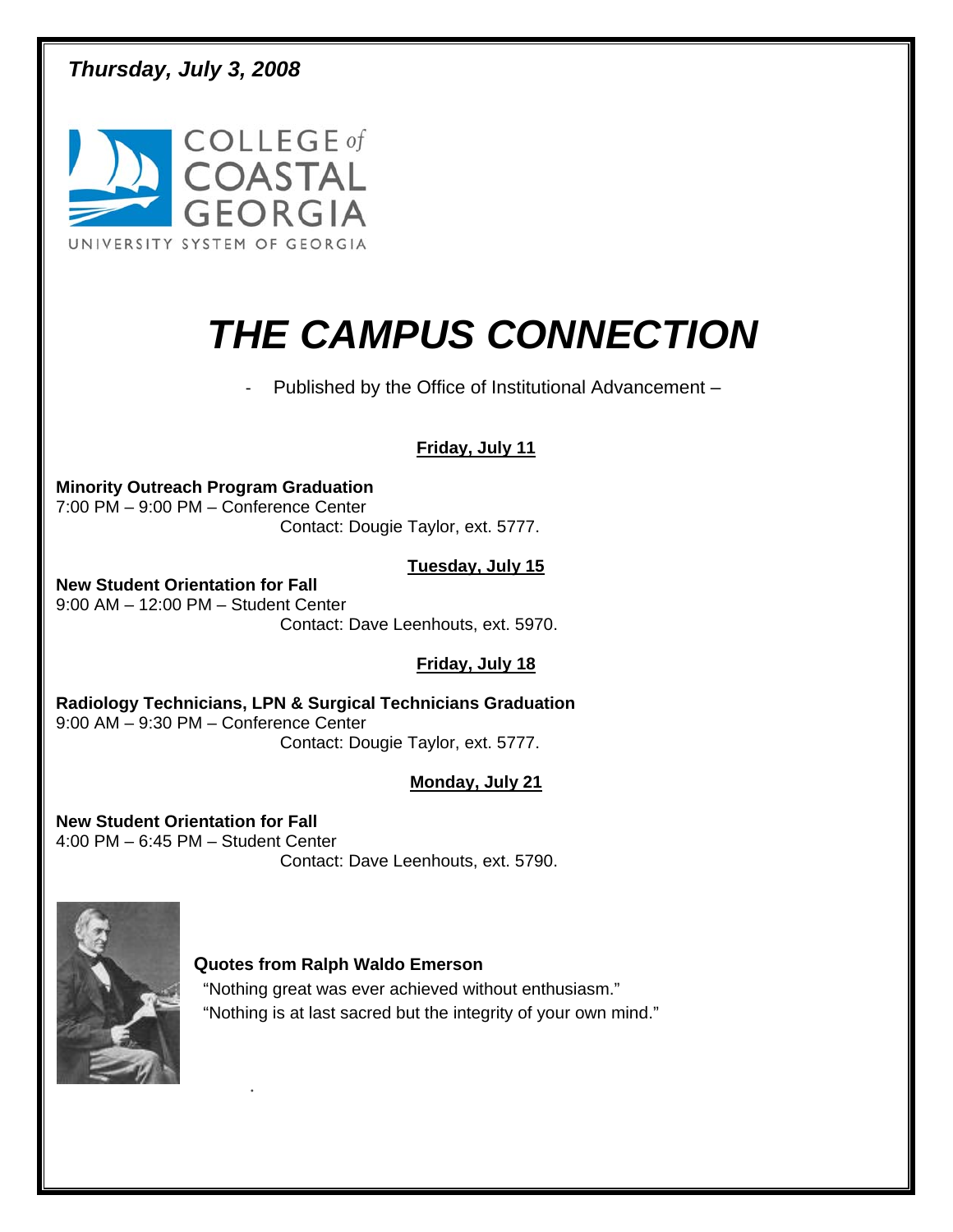

At the June Staff Assembly meeting a slate of new officers were elected. The new officers for 2008-2009 are:

Executive Board

Chair Isaac "Junior" Davis (TRiO Program) Vice Chair Cheryl Van Dyke (TRiO Program) Secretary Emily Abercrombie (Learning Resources) Member at Large Regina Cruz (Central Duplicating) Member at Large Deborah Browning (Student Development Services)

The committee member for Staff Assembly 2008-2009 are:

Program Committee

Hospitality Committee

Continuing Member Lanelle Rogers (Student Development Services) Maira Perdomo (Computer Services) New Member **Anjee Tucker (Human Resources)** New Member April Kelly (Bookstore)

Continuing Member LaTasha Rozier (Financial Aid) Continuing Member Suzanne Shaw (Financial Aid) Continuing Member Mary Fowler (Humanities & Social Sciences) New Member Leslie Spires (Admissions) New Member Cindy Toler (Admissions)

Congratulations to the new officers and the committee members.

### **Transfers**



#### **Nancy Clark-Gonzales**

Nancy Clark-Gonzalez transferred down to the Camden Center in December as the Administrative Services Clerk. Prior to transferring to Camden, she was a valued member of the TRIO program on the Brunswick Campus.

#### **Chastity Knowles**

Chastity Knowles transferred from the VPAA office to Business Services. She is now the Accountant I. Chastity has been with the College since 2005.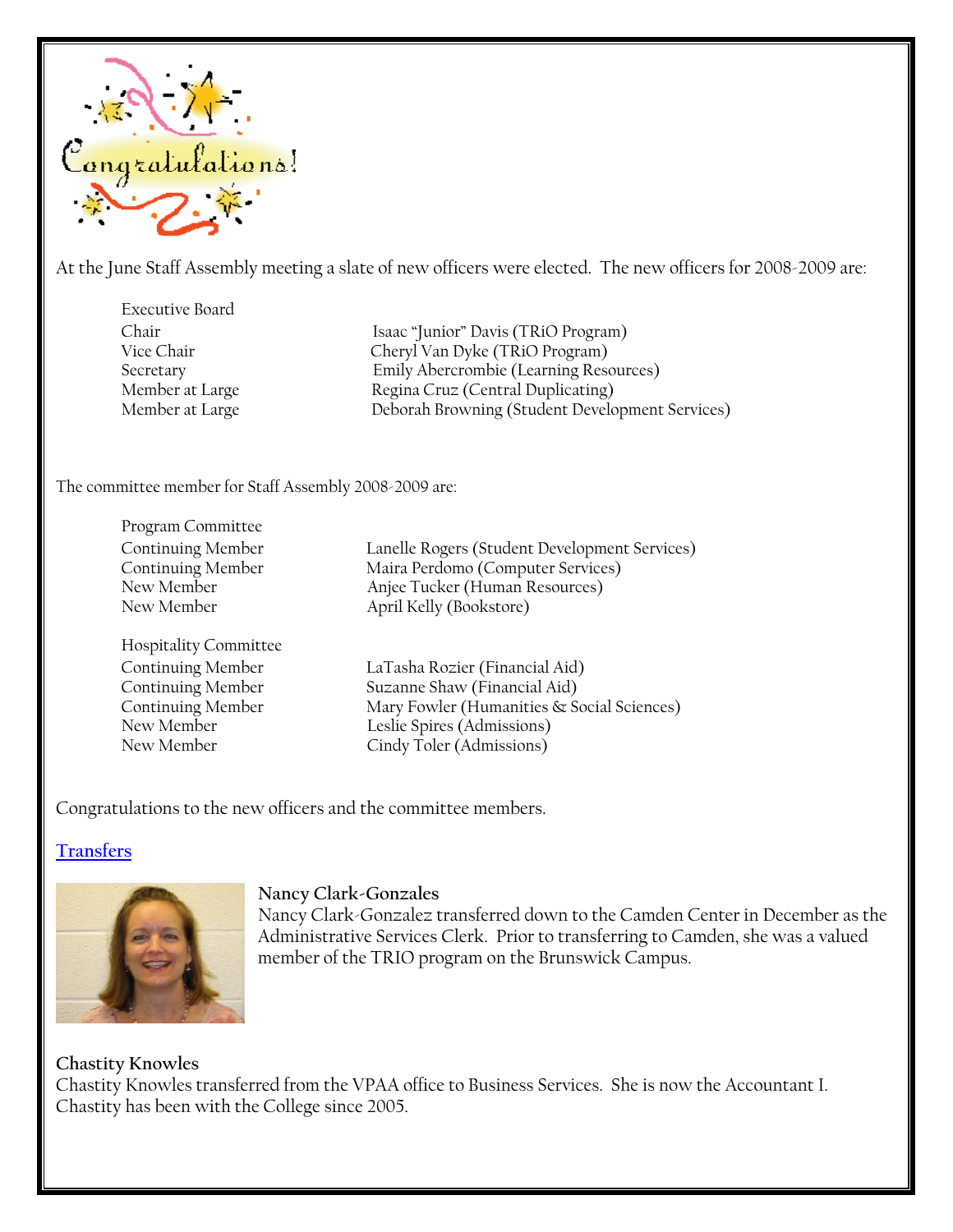## *NEW FACES At College of Coastal Georgia*

### **New Hires**



#### **Tawanna Battle**

There is a new face at the cashier window of Business Services. Tawanna Battle joined Business Services in mid-April. She has worked in several bank settings and is up to the challenge of fall semester.



#### **Heather Frazier**

Heather Frazier has been part of the Adult Literacy Program since mid-April. She is a part-time teacher for the program in Brunswick. She brings a wealth of experience to the program.



**Monique Green**

Monique Green has worked in Institutional Advancement first as a temp and now as a valued team member. In mid-April, she became the Community Relations and Information Specialist.



**Jennifer Page**  Jennifer Page who recently moved from Northern California joined Business Services in April. She is the new Accounting Assistant for the department.



**Joan Rozmarynoski**  Joan Rozmarynoski is keeping Mary Fowler company as the Senior Secretary for the HS and MSPE department. She joined the staff in May.

## **Mikey Thomas** Mikey Thomas joined plant operations in late April as an Environmental Services Technician I.

#### **Karen Johnson**

Karen Johnson joined plant operations in late April as an Environmental Services Technician I.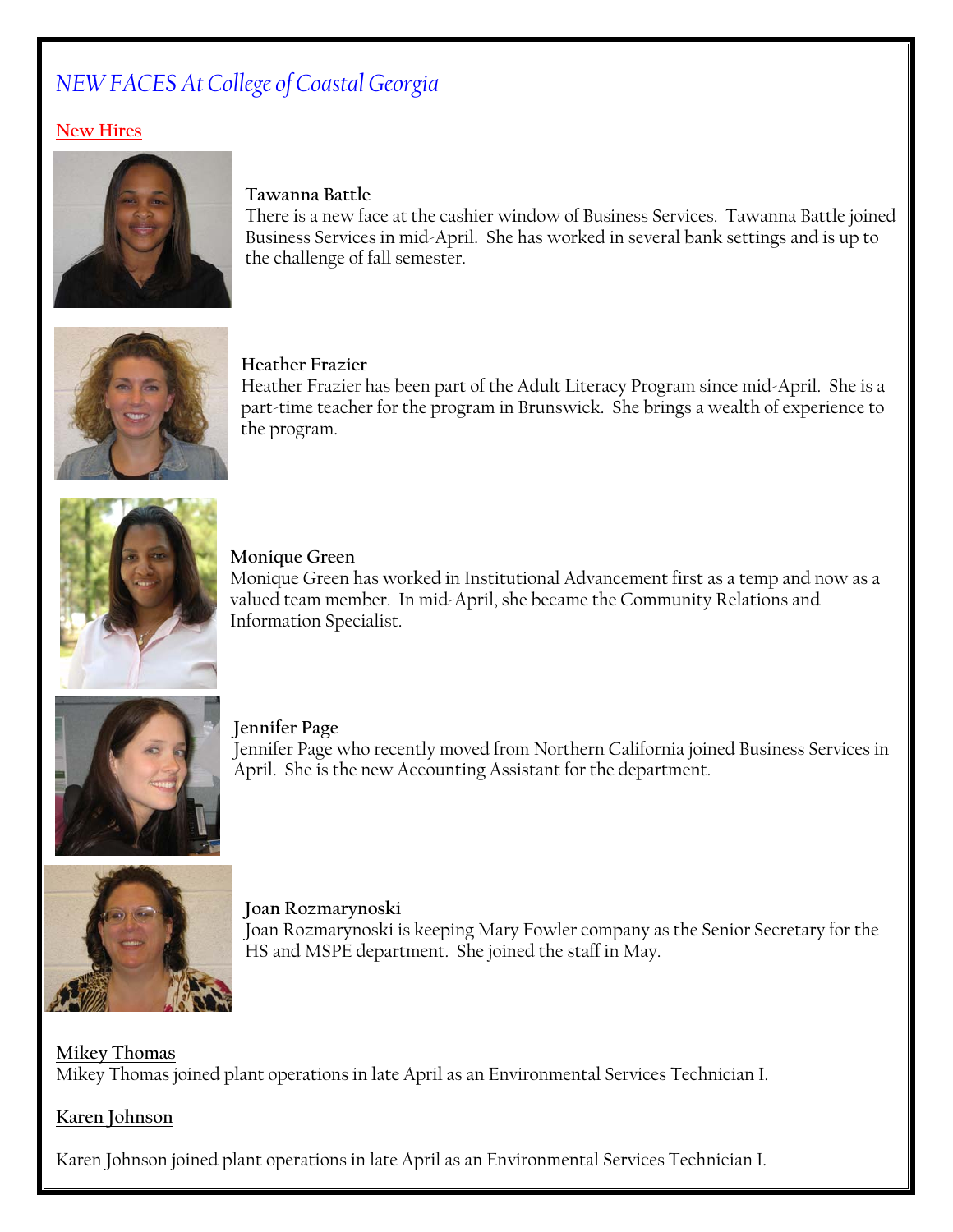# *Happy Birthday*



| Rebecca Farrow<br>Emily Abercrombie<br><b>William Delaney</b><br>Laura Bowen<br><b>Kimberly Leggett</b> | July 1<br>July 3<br>July 9<br>July 11<br>July 17 |
|---------------------------------------------------------------------------------------------------------|--------------------------------------------------|
| <b>Bruce Whitmore</b><br><b>Chastity Knowles</b><br><b>Ellen Flournoy</b>                               | July 26<br>July 28<br>July 27                    |



**Disclaimer**. Event information for the Campus Connection is compiled each Wednesday by the Office of Institutional Advancement based upon current information in FS-Direct scheduling. It is the responsibility of each Department to ensure that the information detailed in FS-Direct is correct.